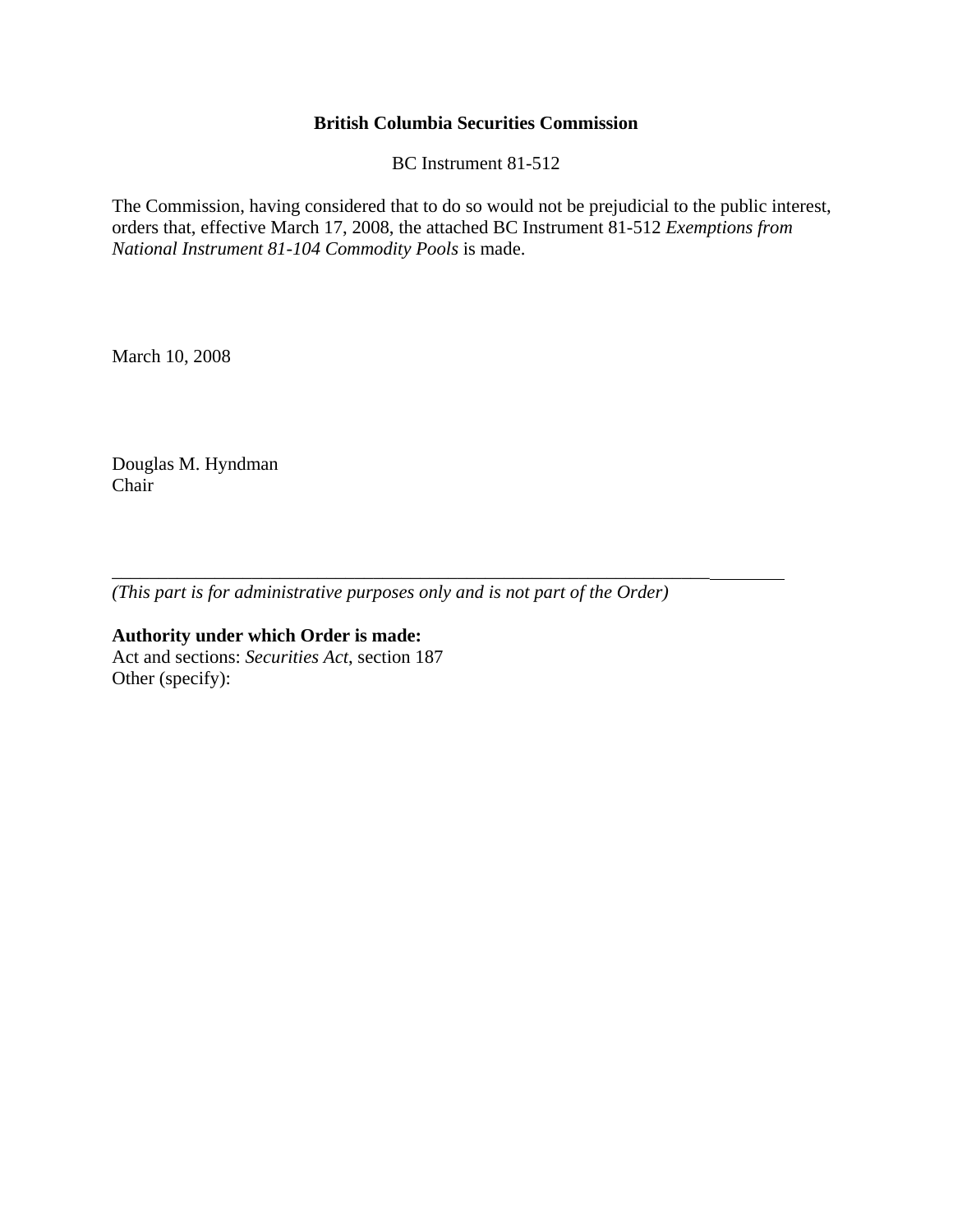# BC Instrument 81-512

## **Exemptions from National Instrument 81-104**  *Commodity Pools*

## Order Under Section 187 of the *Securities Act*

#### **Definitions**

1. In this Instrument,

- (a) "NI 81-104" means National Instrument 81-104 *Commodity Pools*; and
- (b) "regulator" means the regulator or securities regulatory authority in Alberta, Saskatchewan, Manitoba, Ontario, Québec, Nova Scotia or New Brunswick.

#### **Interpretation**

2. Terms defined in the Act, the *Securities Rules,* NI 81-104, and National Instrument 14-101 *Definitions* have the same meanings in this instrument.

### **Exemptions**

- 3. A commodity pool is exempt from a provision in section 3.2 or 3.3 of NI 81-104 if:
	- (a) a regulator exempted the commodity pool from the provision before March 17, 2008,
	- (b) that exemption still applies to the commodity pool, and
	- (c) the commodity pool complies with any terms, conditions, restrictions or requirements imposed by the regulator as if they were imposed in British Columbia.
- 4. A mutual fund restricted individual is exempt from a provision in section 4.1(1) of NI 81-104 if:
	- (a) a regulator exempted the mutual fund restricted individual from the provision before March 17, 2008,
	- (b) that exemption still applies to the mutual fund restricted individual, and
	- (c) the mutual fund restricted individual complies with any terms, conditions, restrictions or requirements imposed by the regulator as if they were imposed in British Columbia.